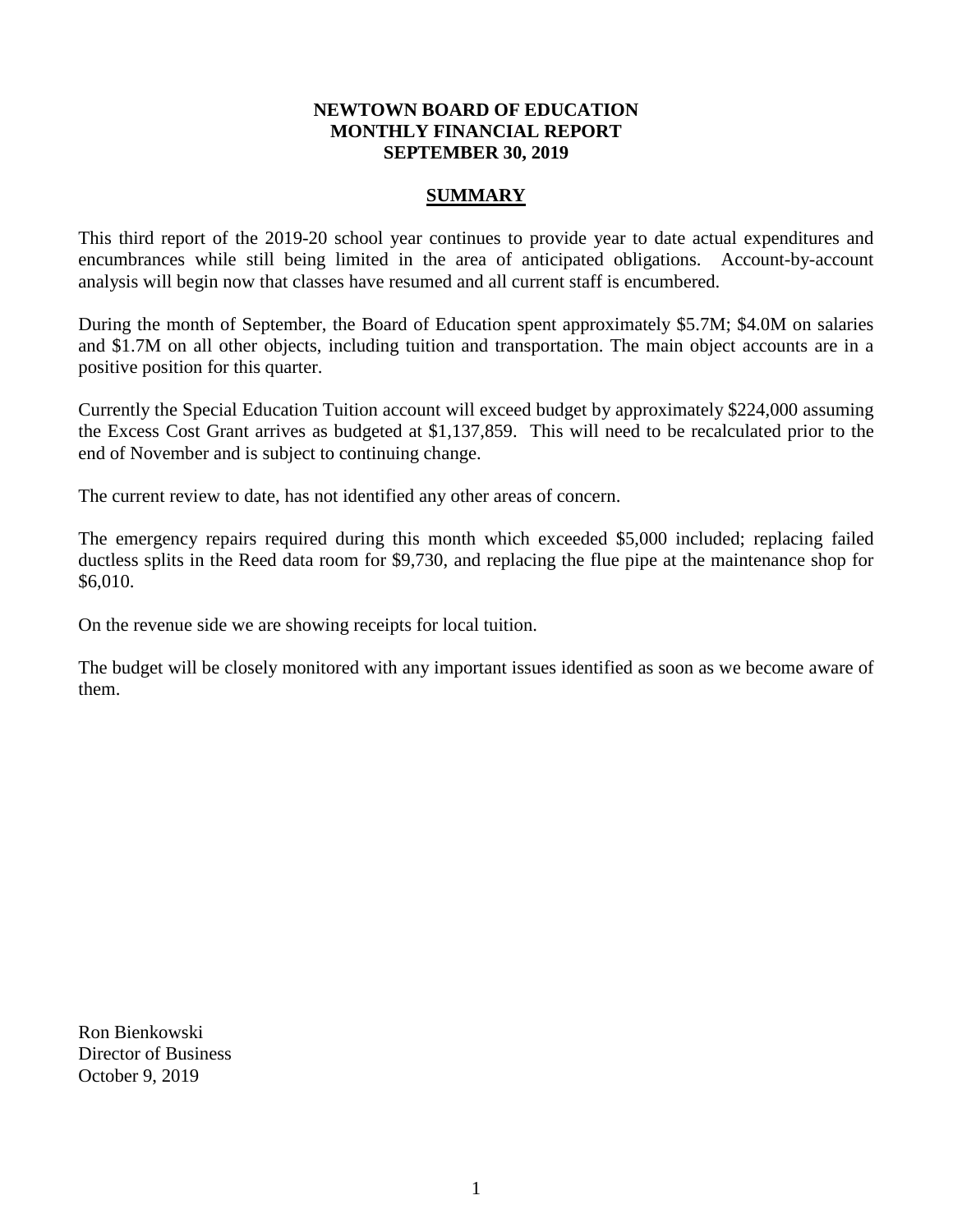# **TERMS AND DEFINITIONS**

The Newtown Board of Education's Monthly Financial Report provides summary financial information in the following areas:

- $\bullet$  Object Code a service or commodity obtained as the result of a specific expenditure defined by eight categories: Salaries, Employee Benefits, Professional Services, Purchased Property Services, Other Purchased Services, Supplies, Property, and Miscellaneous.
- Expense Category further defines the type of expense by Object Code
- Expended  $2018-19$  unaudited expenditures from the prior fiscal year (for comparison purposes)
- Approved Budget indicates a town approved financial plan used by the school district to achieve its goals and objectives.
- Current Budget adjusts the Approved Budget calculating adjustments  $(+)$  or  $-)$  to the identified object codes.
- Year-To-Date Expended indicates the actual amount of cumulative expenditures processed by the school district through the month-end date indicated on the monthly budget summary report.
- Encumbered indicates approved financial obligations of the school district as a result of employee salary contracts, purchasing agreements, purchase orders, or other identified obligations not processed for payment by the date indicated on the monthly budget summary report.
- Balance calculates object code account balances subtracting expenditures and encumbrances from the current budget amount indicating accounts with unobligated balances or shortages.
- Anticipated Obligation is a column which provides a method to forecast expense category fund balances that have not been approved via an encumbrance, but are anticipated to be expended or remain with an account balance to maintain the overall budget funding level. Receivable revenue (i.e., grants) are included in this column which has the effect of netting the expected expenditure.
- Projected Balance calculates the object code balances subtracting the Anticipated Obligations. These balances will move up and down as information is known and or decisions are anticipated or made about current and projected needs of the district.

The monthly budget summary report also provides financial information on the State of Connecticut grant reimbursement programs (Excess Cost and Agency Placement Grants and Magnet Grant Transportation). These reimbursement grants/programs are used to supplement local school district budget programs as follows:

Excess Cost Grant – (Current Formula) this State of Connecticut reimbursement grant is used to support local school districts for education costs of identified special education students whose annual education costs exceed local prior year per pupil expenditure by 4 ½. Students placed by the Department of Child and Family Services (DCF) are reimbursed after the school district has met the prior year's per pupil expenditure. School districts report these costs annually in December and March of each fiscal year. State of Connecticut grant calculations are determined by reimbursing eligible costs (60%-100%) based on the SDE grant allocation and all other town submittals.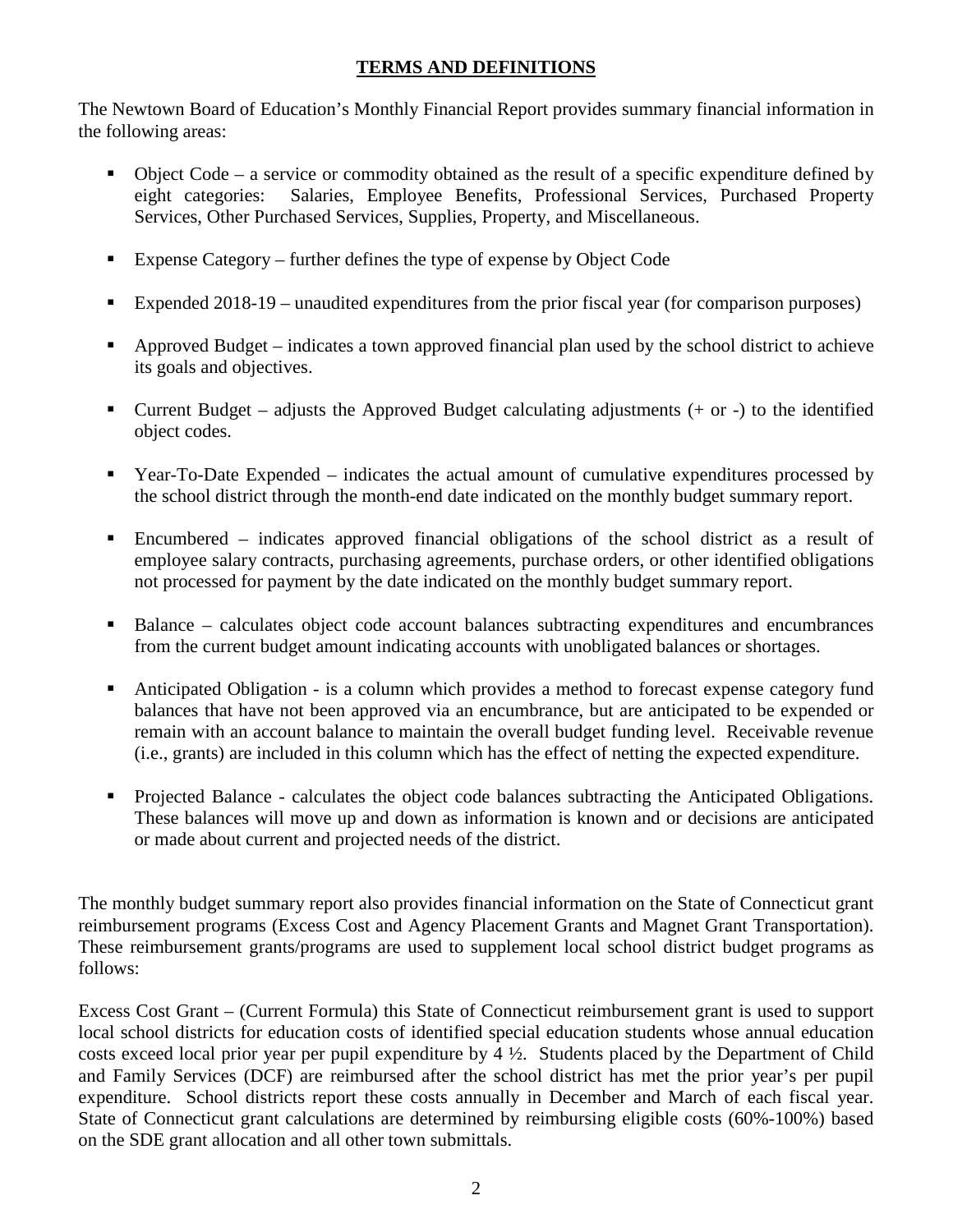Magnet Transportation Grant – provides reimbursement of \$1,300 for local students attending approved Magnet school programs. The budgeted grant is \$37,700 for this year.

The last portion of the monthly budget summary reports school generated revenue that are anticipated revenue to the Town of Newtown. Fees and charges include:

- Local Tuition amounts the board receives from non-residents who pay tuition to attend Newtown schools. Primarily from staff members.
- $\blacksquare$  High school fees for parking permits..
- The final revenue is miscellaneous fees, which constitute refunds, rebates, prior year claims, etc.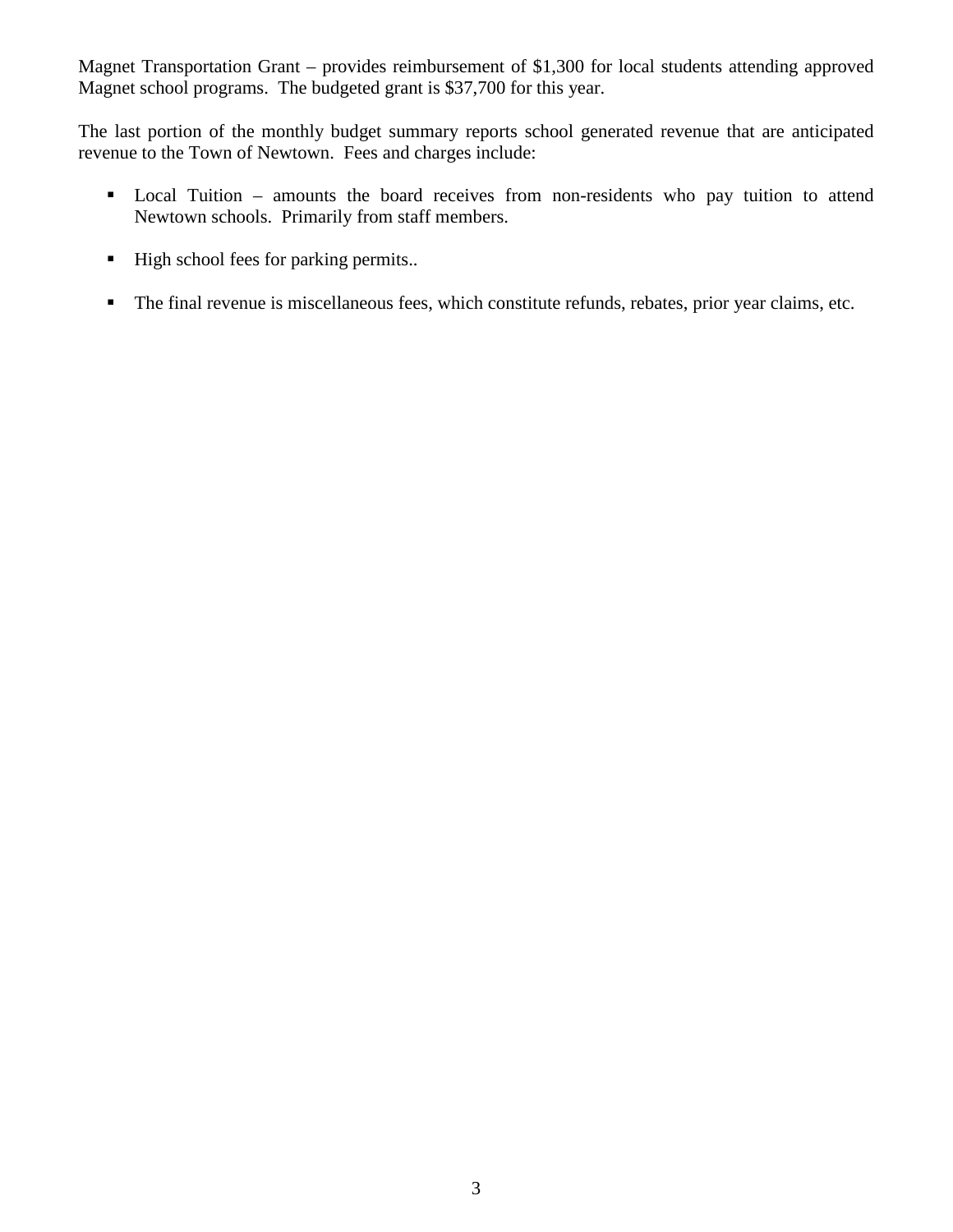#### 2019-20 BUDGET SUMMARY REPORT

FOR THE MONTH ENDING 09/30/2019

| <b>OBJECT</b><br><b>CODE</b> | <b>EXPENSE CATEGORY</b>          |              | <b>EXPENDED</b><br>2018 - 2019 |               | 2019-20<br><b>APPROVED</b><br><b>BUDGET</b> | <b>CURRENT</b><br><b>BUDGET</b>                 |     | <b>YTD</b><br><b>EXPENDITURE</b> |               | <b>ENCUMBER</b> |        | <b>BALANCE</b> | <b>ANTICIPATED</b><br><b>OBLIGATIONS</b> |          | <b>PROJECTED</b><br><b>BALANCE</b> |
|------------------------------|----------------------------------|--------------|--------------------------------|---------------|---------------------------------------------|-------------------------------------------------|-----|----------------------------------|---------------|-----------------|--------|----------------|------------------------------------------|----------|------------------------------------|
|                              | <b>GENERAL FUND BUDGET</b>       |              |                                |               |                                             |                                                 |     |                                  |               |                 |        |                |                                          |          |                                    |
| 100                          | <b>SALARIES</b>                  | \$           | 48,042,992                     |               | \$50,205,315                                | \$50,205,315                                    | -\$ | 7,191,486                        | $\mathcal{S}$ | 40,981,198 \$   |        | $2,032,631$ \$ | $(54, 463)$ \$                           |          | 2,087,094                          |
| 200                          | <b>EMPLOYEE BENEFITS</b>         | \$           | 11,165,888                     |               | \$11,093,340                                | $$11,093,340$ \\$                               |     | 3,314,206                        | -S            | 6,161,537       | - \$   | 1,617,597 \$   |                                          | -S       | 1,617,597                          |
| 300                          | <b>PROFESSIONAL SERVICES</b>     | \$           | 767,554                        | -S            | 797,835 \$                                  | 797,835 \$                                      |     | 99,974 \$                        |               | 107,908 \$      |        | 589,953 \$     | $\overline{\phantom{a}}$                 | - \$     | 589,953                            |
| 400                          | <b>PURCHASED PROPERTY SERV.</b>  | \$           | 2,243,310                      | <sup>S</sup>  | 2,292,742 \$                                | 2,292,742 \$                                    |     | 536,765 \$                       |               | 565,526 \$      |        | $1,190,451$ \$ |                                          | - \$     | 1,190,451                          |
| 500                          | <b>OTHER PURCHASED SERVICES</b>  | \$           | 8,901,602                      | S.            | 9,111,879 \$                                | 9,111,879 \$                                    |     | 1,887,757 \$                     |               | 7,133,502 \$    |        | $90,620$ \$    | $(1,467,089)$ \$                         |          | 1,557,709                          |
| 600                          | <b>SUPPLIES</b>                  | \$           | 3,784,438                      | <sup>\$</sup> | 3,671,332 \$                                | 3,671,332 \$                                    |     | 631,297 \$                       |               | 239,532 \$      |        | 2,800,503 \$   | $\sim$                                   | -S       | 2,800,503                          |
| 700                          | <b>PROPERTY</b>                  | \$           | 756,806 \$                     |               | 757,572 \$                                  | 757,572 \$                                      |     | 145,786 \$                       |               | 247,919 \$      |        | 363,867 \$     | $\sim$                                   | -S       | 363,867                            |
| 800                          | <b>MISCELLANEOUS</b>             | \$           | 62,869                         | -S            | 74,395 \$                                   | 74,395 \$                                       |     | 52,378 \$                        |               | $3,534$ \$      |        | 18,483 \$      | $\sim$                                   | <b>S</b> | 18,483                             |
| 910                          | <b>SPECIAL ED CONTINGENCY</b>    | \$           |                                | -\$           | 100,000 \$                                  | $100,000$ \$                                    |     |                                  | $-$ \$        |                 | $-$ \$ | 100,000 \$     |                                          | $-$ \$   | 100,000                            |
|                              | <b>TOTAL GENERAL FUND BUDGET</b> | -S           |                                |               |                                             | 75,725,459 \ \$ 78,104,410 \ \$ 78,104,410 \ \$ |     | 13,859,649                       |               | \$ 55,440,655   | - \$   | 8,804,106 \$   | $(1,521,552)$ \$ 10,325,658              |          |                                    |
| 900                          | <b>TRANSFER NON-LAPSING</b>      | $\mathbb{S}$ | 328,772 \$                     |               |                                             |                                                 |     |                                  |               |                 |        |                |                                          | \$       |                                    |
|                              | <b>GRAND TOTAL</b>               | \$.          | 76,054,231                     |               | \$78,104,410                                | \$78,104,410                                    | -S  | 13,859,649                       | <sup>\$</sup> | 55,440,655      | -S     | 8.804.106      | $(1.521.552)$ \$ 10.325.658              |          |                                    |

 $(Unaudited)$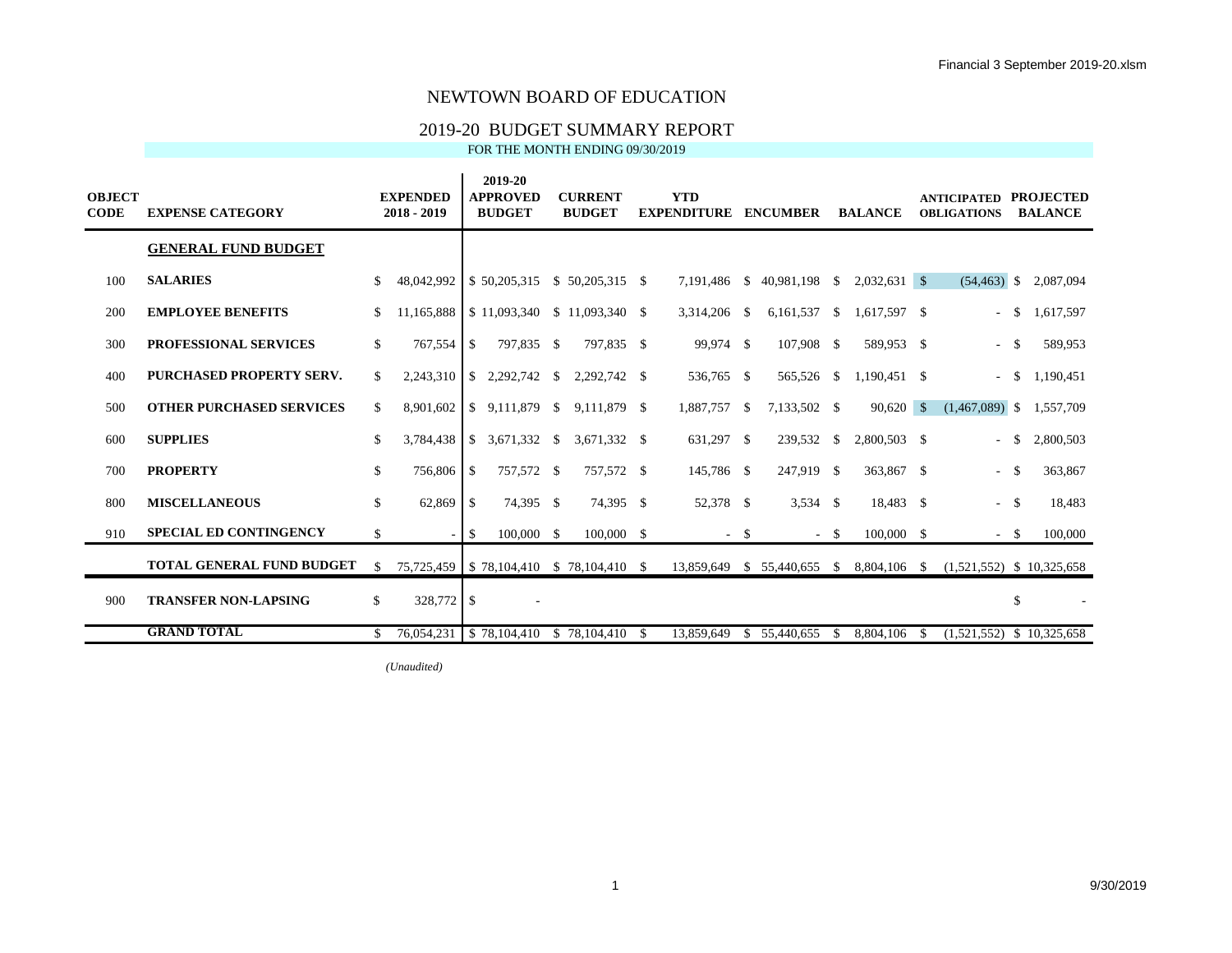#### 2019-20 BUDGET SUMMARY REPORT

| <b>OBJECT</b><br><b>CODE</b> | <b>EXPENSE CATEGORY</b>                     |     | <b>EXPENDED</b><br>2018 - 2019 |                          | 2019-20<br><b>APPROVED</b><br><b>BUDGET</b> |          | <b>CURRENT</b><br><b>BUDGET</b> |               | <b>YTD</b><br><b>EXPENDITURE</b> |              | <b>ENCUMBER</b> |               | <b>BALANCE</b> |              | <b>ANTICIPATED</b><br><b>OBLIGATIONS</b> |              | <b>PROJECTED</b><br><b>BALANCE</b> |
|------------------------------|---------------------------------------------|-----|--------------------------------|--------------------------|---------------------------------------------|----------|---------------------------------|---------------|----------------------------------|--------------|-----------------|---------------|----------------|--------------|------------------------------------------|--------------|------------------------------------|
| 100                          | <b>SALARIES</b>                             |     |                                |                          |                                             |          |                                 |               |                                  |              |                 |               |                |              |                                          |              |                                    |
|                              | <b>Administrative Salaries</b>              | \$  | 3,926,453                      |                          | \$4,156,163                                 | -S       | 4,156,163                       | <sup>\$</sup> | 942,378                          | -S           | 3,206,901       | -S            | 6,884 \$       |              |                                          | $-$ \$       | 6,884                              |
|                              | Teachers & Specialists Salaries             | \$. | 30,602,780                     |                          | \$31,770,823                                |          | \$ 31,770,823                   | <sup>\$</sup> | 3,692,529                        | $\mathbb{S}$ | 27,872,003      | - \$          | 206,291 \$     |              | $\overline{\phantom{a}}$                 | - \$         | 206,291                            |
|                              | <b>Early Retirement</b>                     | \$  | 40,000                         | \$                       | 32,000 \$                                   |          | 32,000                          | $\mathbb{S}$  | 32,000 \$                        |              |                 | <sup>\$</sup> |                | $\mathbf{s}$ | $\sim$                                   | $\mathbf{s}$ |                                    |
|                              | Continuing Ed./Summer School                | \$  | 89,327                         | $\overline{\phantom{a}}$ | 94,514 \$                                   |          | 94,514                          | -S            | 51,709 \$                        |              | 36,069 \$       |               | $6,736$ \$     |              | $\sim$                                   | $\mathbf{s}$ | 6,736                              |
|                              | Homebound & Tutors Salaries                 | \$  | 150,895 \$                     |                          | 162,236 \$                                  |          | 162,236                         | <sup>\$</sup> | 5,864 \$                         |              | 54,892 \$       |               | 101,481 \$     |              | $\sim$                                   | \$           | 101,481                            |
|                              | <b>Certified Substitutes</b>                | \$  | $629,852$ \$                   |                          | 652,430 \$                                  |          | 652,430                         | <sup>\$</sup> | 136,911 \$                       |              | 175,700 \$      |               | 339,819 \$     |              | $\sim$                                   | - \$         | 339,819                            |
|                              | Coaching/Activities                         | \$  | 621,521                        | $\vert$ s                | 652,752 \$                                  |          | 652,752                         | $\mathbb{S}$  | ÷.                               | <b>S</b>     | ÷.              | $\mathbb{S}$  | 652,752 \$     |              | $\blacksquare$                           | - \$         | 652,752                            |
|                              | Staff & Program Development                 | \$  | $226,225$ \$                   |                          | 213,494 \$                                  |          | 213,494 \$                      |               | 36,807 \$                        |              | 34,852 \$       |               | 141,835 \$     |              |                                          | $-$ \$       | 141,835                            |
|                              | <b>CERTIFIED SALARIES</b>                   | \$  | 36,287,053                     |                          |                                             |          | \$37,734,412 \$37,734,412 \$    |               | 4,898,198                        | \$           | 31,380,417      | -S            | 1,455,797 \$   |              | $-$ \$                                   |              | 1,455,797                          |
|                              | Supervisors/Technology Salaries             | \$  | 879,898                        | \$                       | 934,371 \$                                  |          | 934,371 \$                      |               | 246,067 \$                       |              | 640,634 \$      |               | 47,670 \$      |              |                                          | $-$ \$       | 47,670                             |
|                              | Clerical & Secretarial salaries             | \$  | 2,261,580                      |                          | \$ 2,339,317                                | -S       | 2,339,317                       | <sup>\$</sup> | 468,559                          | $\mathbf{s}$ | 1,828,631 \$    |               | 42,127 \$      |              | $\sim$                                   | <b>S</b>     | 42,127                             |
|                              | <b>Educational Assistants</b>               | \$. | 2,577,377                      | \$                       | 2,783,832 \$                                |          | 2,783,832                       | -S            | 319,186 \$                       |              | 2,429,943 \$    |               | 34,703 \$      |              | $(5,386)$ \$                             |              | 40,089                             |
|                              | Nurses & Medical advisors                   | \$  | 734,534 \$                     |                          | 779,871 \$                                  |          | 779,871 \$                      |               | 88,815 \$                        |              | 641,812 \$      |               | 49,244 \$      |              |                                          | $-$ \$       | 49,244                             |
|                              | Custodial & Maint Salaries                  | \$  | 3,116,314                      | \$                       | 3,212,091                                   | -S       | 3,212,091                       | -S            | 754,370                          | - \$         | 2,279,592 \$    |               | 178,130 \$     |              | $\sim$                                   | - \$         | 178,130                            |
|                              | Non Certified Adj & Bus Drivers salaries \$ |     |                                |                          | 25,022 \$                                   |          | 25,022 \$                       |               | $2,675$ \$                       |              | 22,347 \$       |               |                | $\mathbf s$  | $-$ \$                                   |              |                                    |
|                              | Career/Job salaries                         | \$  | 48,376 \$                      |                          | 141,195 \$                                  |          | 141,195                         | <sup>\$</sup> | 40,567 \$                        |              | 202,621 \$      |               | $(101,993)$ \$ |              | $\blacksquare$                           | -\$          | (101,993)                          |
|                              | Special Education Svcs Salaries             | \$  | 1,172,425                      | \$                       | 1,271,345                                   | <b>S</b> | 1,271,345                       | <sup>\$</sup> | 182,267                          | \$           | 1,051,023       | - \$          | 38,055 \$      |              | $(49,077)$ \$                            |              | 87,132                             |
|                              | Attendance & Security Salaries              | \$  | 580,533 \$                     |                          | 605,759 \$                                  |          | 605,759                         | $\mathcal{S}$ | 82,204 \$                        |              | 502,032 \$      |               | 21,523 \$      |              |                                          | $-$ \$       | 21,523                             |
|                              | Extra Work - Non-Cert                       | \$  | 104,484 \$                     |                          | 110,362 \$                                  |          | $110,362$ \$                    |               | 57,684 \$                        |              | $2,146$ \$      |               | 50,532 \$      |              |                                          | $- S$        | 50,532                             |
|                              | Custodial & Maint. Overtime                 | \$  | 228,815 \$                     |                          | 235,738 \$                                  |          | 235,738                         | -\$           | 49,417 \$                        |              |                 | -S            | 186,321 \$     |              | $\bar{a}$                                | <b>S</b>     | 186,321                            |
|                              | Civic activities/Park & Rec                 | \$  | 38,858 \$                      |                          | 32,000 \$                                   |          | 32,000                          | $\mathbb{S}$  | $1,477$ \$                       |              |                 | $-$ \$        | 30,523 \$      |              | $-$ \$                                   |              | 30,523                             |
|                              | NON-CERTIFIED SALARIES                      | \$  | 11,755,939                     |                          | \$12,470,903                                |          | \$12,470,903                    | -S            | 2,293,288                        | <b>S</b>     | 9,600,781 \$    |               | 576,834 \$     |              | $(54, 463)$ \$                           |              | 631,297                            |
|                              | <b>SUBTOTAL SALARIES</b>                    | \$  | 48.042.992                     |                          | \$50,205,315                                |          | \$50,205,315                    | \$            | 7.191.486                        | \$.          | 40,981,198      | \$            | $2,032,631$ \$ |              | $(54, 463)$ \$                           |              | 2,087,094                          |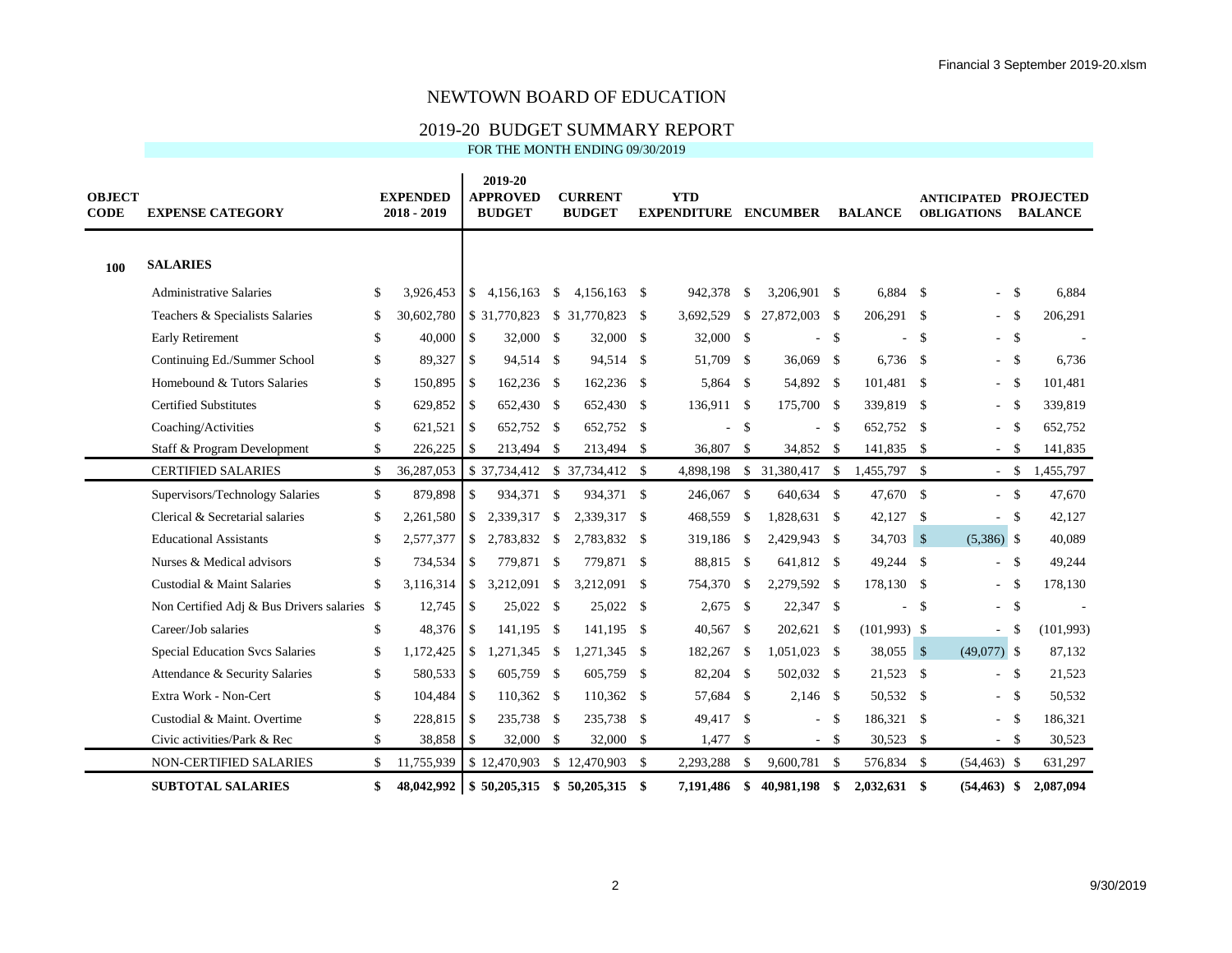### 2019-20 BUDGET SUMMARY REPORT

| <b>OBJECT</b><br><b>CODE</b> | <b>EXPENSE CATEGORY</b>                                                                |          | <b>EXPENDED</b><br>2018 - 2019 |               | 2019-20<br><b>APPROVED</b><br><b>BUDGET</b> |               | <b>CURRENT</b><br><b>BUDGET</b> |      | <b>YTD</b><br><b>EXPENDITURE</b> |      | <b>ENCUMBER</b>        |              | <b>BALANCE</b>           | <b>ANTICIPATED</b><br><b>OBLIGATIONS</b> |              | <b>PROJECTED</b><br><b>BALANCE</b> |
|------------------------------|----------------------------------------------------------------------------------------|----------|--------------------------------|---------------|---------------------------------------------|---------------|---------------------------------|------|----------------------------------|------|------------------------|--------------|--------------------------|------------------------------------------|--------------|------------------------------------|
| 200                          | <b>EMPLOYEE BENEFITS</b>                                                               |          |                                |               |                                             |               |                                 |      |                                  |      |                        |              |                          |                                          |              |                                    |
|                              | Medical & Dental Expenses                                                              | \$       | 8,179,822                      | $\mathbb{S}$  | 8,058,967                                   | $\mathbb{S}$  | 8,058,967 \$                    |      | 2,089,287                        | -S   | 5,932,163 \$           |              | 37.518 \$                |                                          | $-$ \$       | 37,518                             |
|                              | Life Insurance                                                                         | \$       | 84,680                         | $\mathcal{S}$ | 87,134 \$                                   |               | 87,134 \$                       |      | 20,974 \$                        |      |                        | $- S$        | 66,160 \$                |                                          | $-$ \$       | 66,160                             |
|                              | FICA & Medicare                                                                        | \$       | 1,499,915                      | $\mathbb{S}$  | 1,534,045                                   | <sup>\$</sup> | 1,534,045                       | - \$ | 248,280 \$                       |      | $\sim$                 | - \$         | 1,285,765 \$             | ٠                                        | -S           | 1,285,765                          |
|                              | Pensions                                                                               | \$       | 809,692                        | <sup>\$</sup> | 864,842 \$                                  |               | 864,842 \$                      |      | 714,391 \$                       |      | $10,711$ \$            |              | 139,740 \$               |                                          | $-$ \$       | 139,740                            |
|                              | Unemployment & Employee Assist.                                                        | \$       | 59,858 \$                      |               | 87,000 \$                                   |               | 87,000 \$                       |      | 560 \$                           |      |                        | - \$         | 86,440 \$                | $\sim$                                   | $\mathbf{s}$ | 86,440                             |
|                              | Workers Compensation                                                                   | \$       | 531,920                        | -\$           | 461,352 \$                                  |               | 461,352 \$                      |      | 240,714                          | -S   | 218,663                | $\mathbf{s}$ | $1,975$ \$               |                                          | $-$ \$       | 1,975                              |
|                              | <b>SUBTOTAL EMPLOYEE BENEFITS \$</b>                                                   |          | 11,165,888                     |               | \$11,093,340                                |               | $$11,093,340$ \, \$             |      | 3,314,206                        | -\$  | 6,161,537              | \$           | $1,617,597$ \$           | $\blacksquare$                           | - \$         | 1,617,597                          |
| 300                          | <b>PROFESSIONAL SERVICES</b><br>Professional Services<br>Professional Educational Ser. | \$<br>\$ | 574,753<br>192,800 \$          | \$            | 590,802 \$<br>207,033 \$                    |               | 590,802 \$<br>207,033 \$        |      | 68,882 \$<br>31,092 \$           |      | 102,044 \$<br>5,864 \$ |              | 419,876 \$<br>170,077 \$ | ÷.                                       | \$<br>$-$ \$ | 419,876<br>170,077                 |
|                              | <b>SUBTOTAL PROFESSIONAL SVCS \$</b>                                                   |          | 767,554                        | \$            | 797,835 \$                                  |               | 797,835 \$                      |      | 99,974 \$                        |      | 107,908 \$             |              | 589,953 \$               |                                          | $-$ \$       | 589,953                            |
| 400                          | <b>PURCHASED PROPERTY SVCS</b>                                                         |          |                                |               |                                             |               |                                 |      |                                  |      |                        |              |                          |                                          |              |                                    |
|                              | Buildings & Grounds Services                                                           | \$       | 694,509                        | \$            | 708,805 \$                                  |               | 708,805 \$                      |      | 196,274 \$                       |      | 257,234 \$             |              | 255,297 \$               | $\bar{a}$                                | \$           | 255,297                            |
|                              | Utility Services - Water & Sewer                                                       | \$       | 132,669                        | -\$           | 147,645 \$                                  |               | 147,645 \$                      |      | 34,354 \$                        |      | $\sim$                 | - \$         | 113,291 \$               |                                          | $-$ \$       | 113,291                            |
|                              | Building, Site & Emergency Repairs                                                     | \$       | 550,790 \$                     |               | 460,850 \$                                  |               | 460,850 \$                      |      | 76,457 \$                        |      | 51,887 \$              |              | 332,506 \$               | $\sim$                                   | $\mathbf{s}$ | 332,506                            |
|                              | <b>Equipment Repairs</b>                                                               | \$       | 300,958                        | -\$           | 338,819 \$                                  |               | 338,819                         | - \$ | 63,771 \$                        |      | 35,104 \$              |              | 239,944 \$               | $\overline{\phantom{a}}$                 | $\mathbf{s}$ | 239,944                            |
|                              | Rentals - Building & Equipment                                                         | \$       | 271,749 \$                     |               | 272,923 \$                                  |               | 272,923 \$                      |      | 57,510 \$                        |      | 145,360 \$             |              | 70,053 \$                | $\overline{\phantom{a}}$                 | $\mathbf{s}$ | 70,053                             |
|                              | Building & Site Improvements                                                           | \$       | 292,635                        | -S            | 363,700                                     | - \$          | 363,700 \$                      |      | 108,397                          | - \$ | 75,942 \$              |              | 179,361 \$               | $\sim$                                   | $\mathbf{s}$ | 179,361                            |
|                              | <b>SUBTOTAL PUR. PROPERTY SER.</b>                                                     | \$       | 2,243,310                      | \$            | 2,292,742                                   | \$            | 2,292,742                       | -\$  | 536,765                          | -\$  | 565,526                | - \$         | $1,190,451$ \$           |                                          | \$           | 1,190,451                          |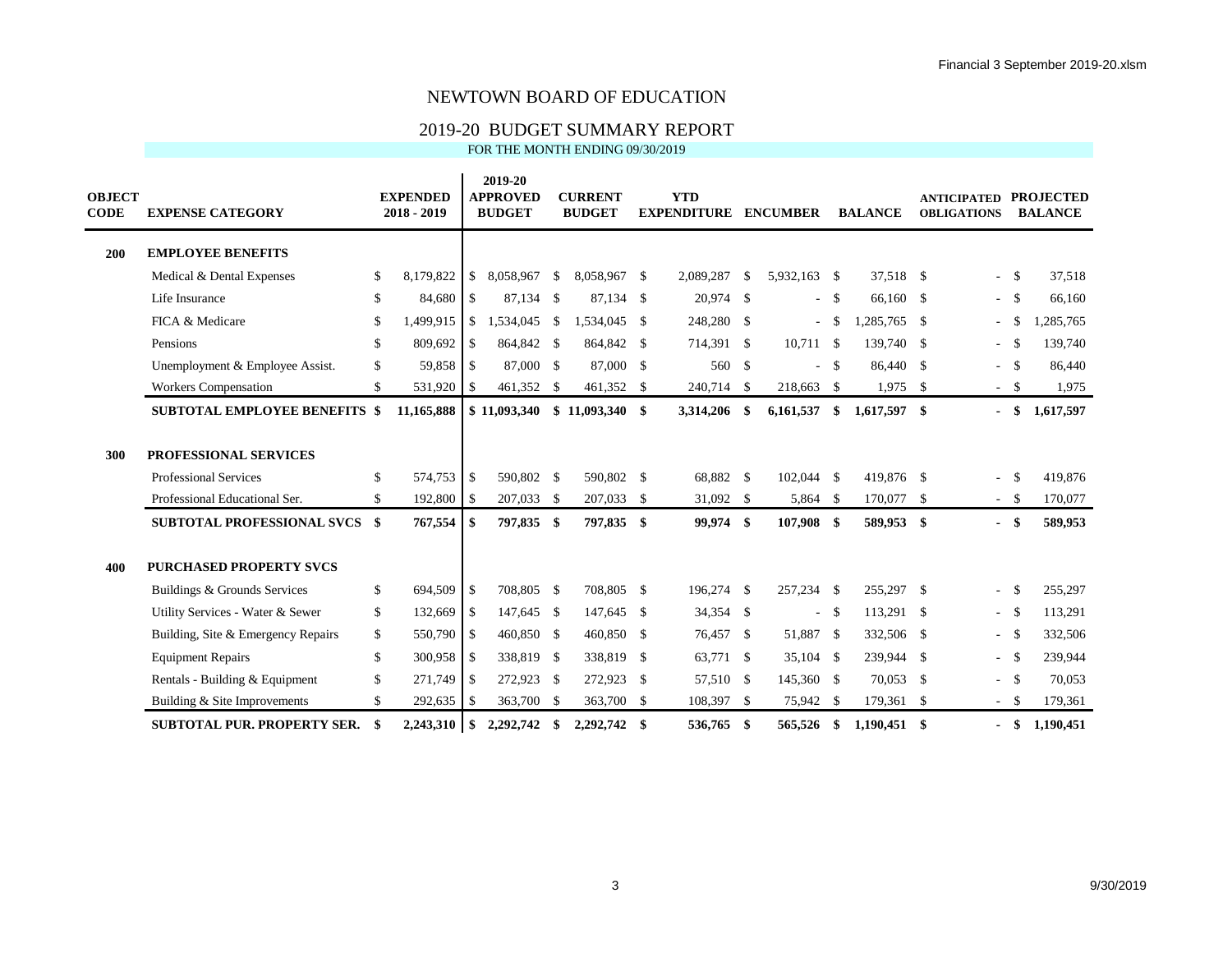### 2019-20 BUDGET SUMMARY REPORT

| <b>OBJECT</b><br><b>CODE</b> | <b>EXPENSE CATEGORY</b>               |              | <b>EXPENDED</b><br>2018 - 2019 |               | 2019-20<br><b>APPROVED</b><br><b>BUDGET</b> |              | <b>CURRENT</b><br><b>BUDGET</b> |      | <b>YTD</b><br><b>EXPENDITURE</b> |               | <b>ENCUMBER</b>          |      | <b>BALANCE</b> | <b>ANTICIPATED</b><br><b>OBLIGATIONS</b> |              | <b>PROJECTED</b><br><b>BALANCE</b> |
|------------------------------|---------------------------------------|--------------|--------------------------------|---------------|---------------------------------------------|--------------|---------------------------------|------|----------------------------------|---------------|--------------------------|------|----------------|------------------------------------------|--------------|------------------------------------|
| 500                          | <b>OTHER PURCHASED SERVICES</b>       |              |                                |               |                                             |              |                                 |      |                                  |               |                          |      |                |                                          |              |                                    |
|                              | <b>Contracted Services</b>            | $\mathbb{S}$ | 619,306                        | \$            | 631,536 \$                                  |              | 631,536 \$                      |      | 245,099                          | -S            | 149,462 \$               |      | 236,974 \$     |                                          | \$           | 236,974                            |
|                              | <b>Transportation Services</b>        | \$           | 4,180,892                      | \$            | 4,323,600                                   | \$           | 4,323,600 \$                    |      | 472,527                          | $\mathbb{S}$  | 2,994,616 \$             |      | 856,457 \$     | $(329, 230)$ \$                          |              | 1,185,687                          |
|                              | Insurance - Property & Liability      | \$           | 400,457                        | -S            | 407,947                                     | -S           | 407,947                         | -S   | 217,787 \$                       |               | 159,937 \$               |      | $30,223$ \$    |                                          | $-$ \$       | 30,223                             |
|                              | Communications                        | $\mathbb{S}$ | 140,237 \$                     |               | 160,926 \$                                  |              | 160,926 \$                      |      | 41,776 \$                        |               | 76,165 \$                |      | 42,985 \$      |                                          | $-$ \$       | 42,985                             |
|                              | <b>Printing Services</b>              | $\mathbb{S}$ | 32,114                         | -S            | 33,057                                      | S.           | 33,057                          | -S   | $3,632$ \$                       |               | $2,288$ \$               |      | 27,137 \$      | $\overline{\phantom{a}}$                 | \$           | 27,137                             |
|                              | Tuition - Out of District             | \$           | 3,330,730                      | <sup>\$</sup> | 3,328,479                                   | \$           | 3,328,479                       | - \$ | 880,726                          | -S            | 3,623,266                |      |                | $(1,137,859)$ \$                         |              | (37, 654)                          |
|                              | Student Travel & Staff Mileage        | \$           | 197,866                        | -S            | 226,334                                     | S.           | 226,334 \$                      |      | $26,210$ \$                      |               | 127,768 \$               |      | 72,356 \$      | ٠                                        | -S           | 72,356                             |
|                              | <b>SUBTOTAL OTHER PURCHASED SI \$</b> |              | 8,901,602                      | \$            | 9,111,879                                   | \$           | 9,111,879                       | -\$  | 1,887,757                        | \$            | 7,133,502 \$             |      | 90,620         | \$<br>$(1,467,089)$ \$                   |              | 1,557,709                          |
| 600                          | <b>SUPPLIES</b>                       |              |                                |               |                                             |              |                                 |      |                                  |               |                          |      |                |                                          |              |                                    |
|                              | Instructional & Library Supplies      | \$           | 885,366 \$                     |               | 819,252 \$                                  |              | 819,252 \$                      |      | 225,113 \$                       |               | 142,567 \$               |      | 451.571 \$     | ÷.                                       | $\mathbf{s}$ | 451,571                            |
|                              | Software, Medical & Office Sup.       | \$           | 189,356 \$                     |               | 216,843 \$                                  |              | 216,843                         | - \$ | 75,793                           | -S            | 18,241 \$                |      | 122,809 \$     |                                          | $-$ \$       | 122,809                            |
|                              | <b>Plant Supplies</b>                 | \$           | 366,651                        | \$            | 375,000                                     | \$           | 375,000                         | -\$  | 40,683                           | <sup>\$</sup> | 50,537                   | - \$ | 283,780 \$     | $\sim$                                   | -\$          | 283,780                            |
|                              | Electric                              | \$           | 1,433,462                      | \$            | 1,384,117                                   | \$           | 1,384,117                       | -S   | 222,449 \$                       |               | $\sim$                   | -S   | $,161,668$ \$  | ٠                                        | -\$          | 1,161,668                          |
|                              | Propane & Natural Gas                 | \$           | 426,559                        | \$            | 434,914 \$                                  |              | 434,914 \$                      |      | 33,697 \$                        |               | $\sim$                   | - \$ | 401,217 \$     |                                          | $-$ \$       | 401,217                            |
|                              | Fuel Oil                              | \$           | 97,798 \$                      |               | 81,000 \$                                   |              | 81,000                          | -\$  | $\sim$                           | <sup>\$</sup> |                          | - \$ | 81,000 \$      |                                          | $-$ \$       | 81,000                             |
|                              | Fuel For Vehicles & Equip.            | \$           | 246,113                        | -S            | 203,992                                     | -S           | 203,992 \$                      |      | $(14,293)$ \$                    |               | $\overline{\phantom{a}}$ | - \$ | 218,285 \$     | ٠                                        | - \$         | 218,285                            |
|                              | <b>Textbooks</b>                      | \$           | $139,133$ \$                   |               | 156,214                                     | $\mathbb{S}$ | 156,214 \$                      |      | 47,854 \$                        |               | 28,187                   | - \$ | 80,173 \$      |                                          | $-$ \$       | 80,173                             |
|                              | <b>SUBTOTAL SUPPLIES</b>              | \$           | 3,784,438                      | \$            | 3.671.332                                   | \$           | 3,671,332                       | -\$  | 631,297                          | -S            | 239,532                  | \$   | $2,800,503$ \$ |                                          | \$           | 2,800,503                          |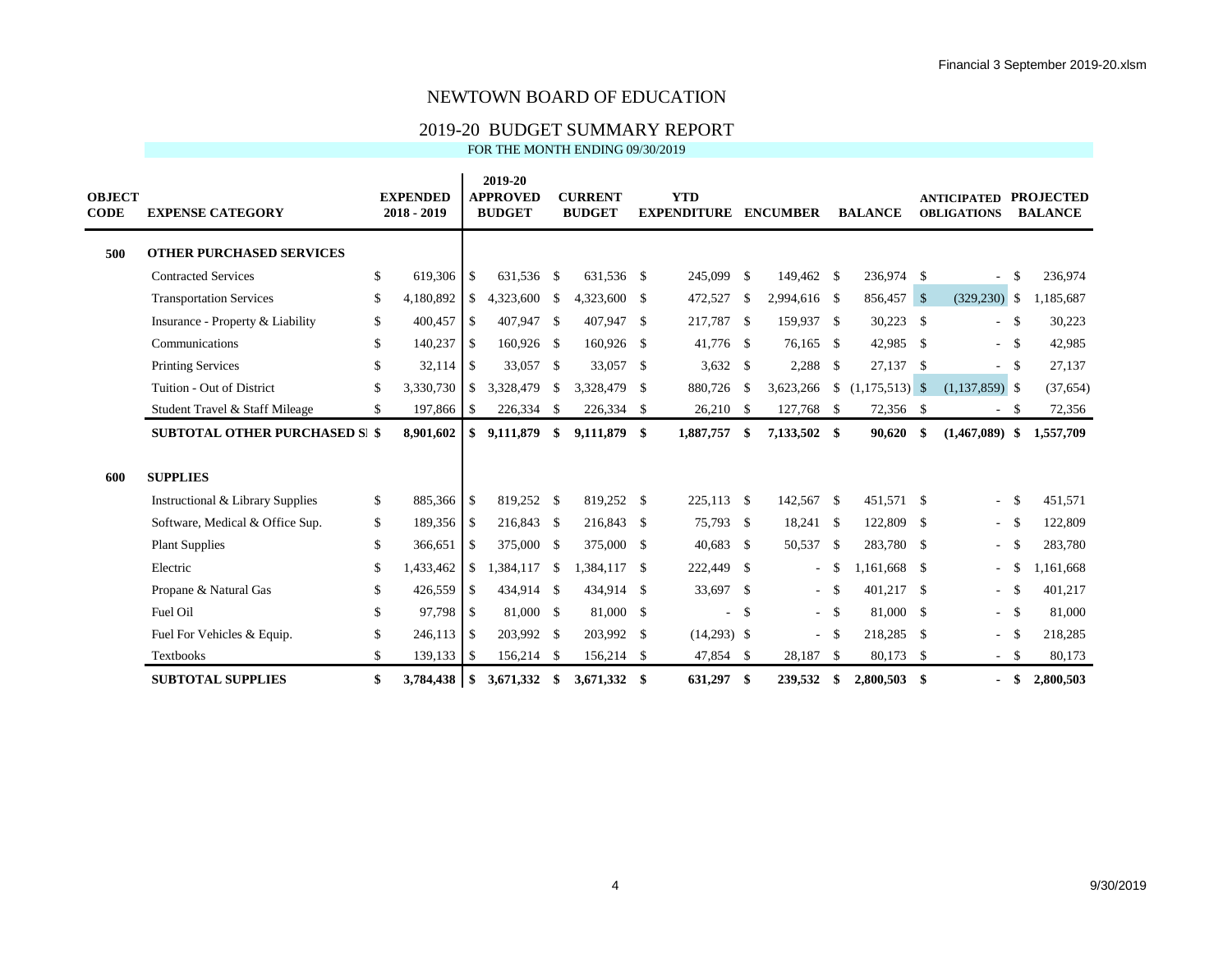#### 2019-20 BUDGET SUMMARY REPORT

FOR THE MONTH ENDING 09/30/2019

| <b>OBJECT</b><br><b>CODE</b> | <b>EXPENSE CATEGORY</b>       | <b>EXPENDED</b><br>$2018 - 2019$ |     | 2019-20<br><b>APPROVED</b><br><b>BUDGET</b> |        | <b>CURRENT</b><br><b>BUDGET</b> |        | <b>YTD</b><br><b>EXPENDITURE</b> |        | <b>ENCUMBER</b> |        | <b>BALANCE</b> |        | <b>ANTICIPATED</b><br><b>OBLIGATIONS</b> |        | <b>PROJECTED</b><br><b>BALANCE</b> |
|------------------------------|-------------------------------|----------------------------------|-----|---------------------------------------------|--------|---------------------------------|--------|----------------------------------|--------|-----------------|--------|----------------|--------|------------------------------------------|--------|------------------------------------|
| 700                          | <b>PROPERTY</b>               |                                  |     |                                             |        |                                 |        |                                  |        |                 |        |                |        |                                          |        |                                    |
|                              | Capital Improvements (Sewers) | \$<br>$\sim$                     | \$  |                                             | $-$ \$ |                                 | $-$ \$ |                                  | $-$ \$ |                 | $-$ \$ |                | $-$ \$ |                                          | $-$ \$ |                                    |
|                              | <b>Technology Equipment</b>   | \$<br>576,182                    | S.  | 550,000 \$                                  |        | 550,000                         | - \$   | 130,097                          | - \$   | 138,605         | - \$   | 281,298 \$     |        | $\sim$                                   | - \$   | 281,298                            |
|                              | Other Equipment               | \$<br>180,624                    | -S  | 207,572                                     | -S     | 207,572 \$                      |        | 15,689                           | -S     | 109,314         | - \$   | 82,569 \$      |        |                                          | $-$ \$ | 82,569                             |
|                              | <b>SUBTOTAL PROPERTY</b>      | \$<br>756,806                    | -S  | 757,572                                     | -\$    | 757,572 \$                      |        | 145,786 \$                       |        | 247,919 \$      |        | 363,867 \$     |        | $\blacksquare$                           | - \$   | 363,867                            |
| 800                          | <b>MISCELLANEOUS</b>          |                                  |     |                                             |        |                                 |        |                                  |        |                 |        |                |        |                                          |        |                                    |
|                              | Memberships                   | \$<br>62,869                     | -\$ | 74,395                                      | -S     | 74,395 \$                       |        | 52,378                           | - \$   | 3,534           | - \$   | 18,483 \$      |        |                                          | $-$ \$ | 18,483                             |
|                              | <b>SUBTOTAL MISCELLANEOUS</b> | \$<br>62,869                     | -S  | 74,395                                      | - \$   | 74,395 \$                       |        | 52,378 \$                        |        | 3,534           | - \$   | 18,483 \$      |        |                                          | - \$   | 18,483                             |
| 910                          | <b>SPECIAL ED CONTINGENCY</b> | \$<br>$\blacksquare$             | \$  | 100,000                                     | - \$   | $100,000$ \$                    |        |                                  | - \$   | $\blacksquare$  | -\$    | $100,000$ \$   |        |                                          | - \$   | 100,000                            |
|                              | <b>TOTAL LOCAL BUDGET</b>     | 75,725,459   \$78,104,410        |     |                                             | \$     | 78,104,410                      | -S     | 13,859,649                       |        | 55,440,655      | Ж      | 8,804,106      |        | (1,521,552)                              |        | \$10,325,658                       |

*(Unaudited)*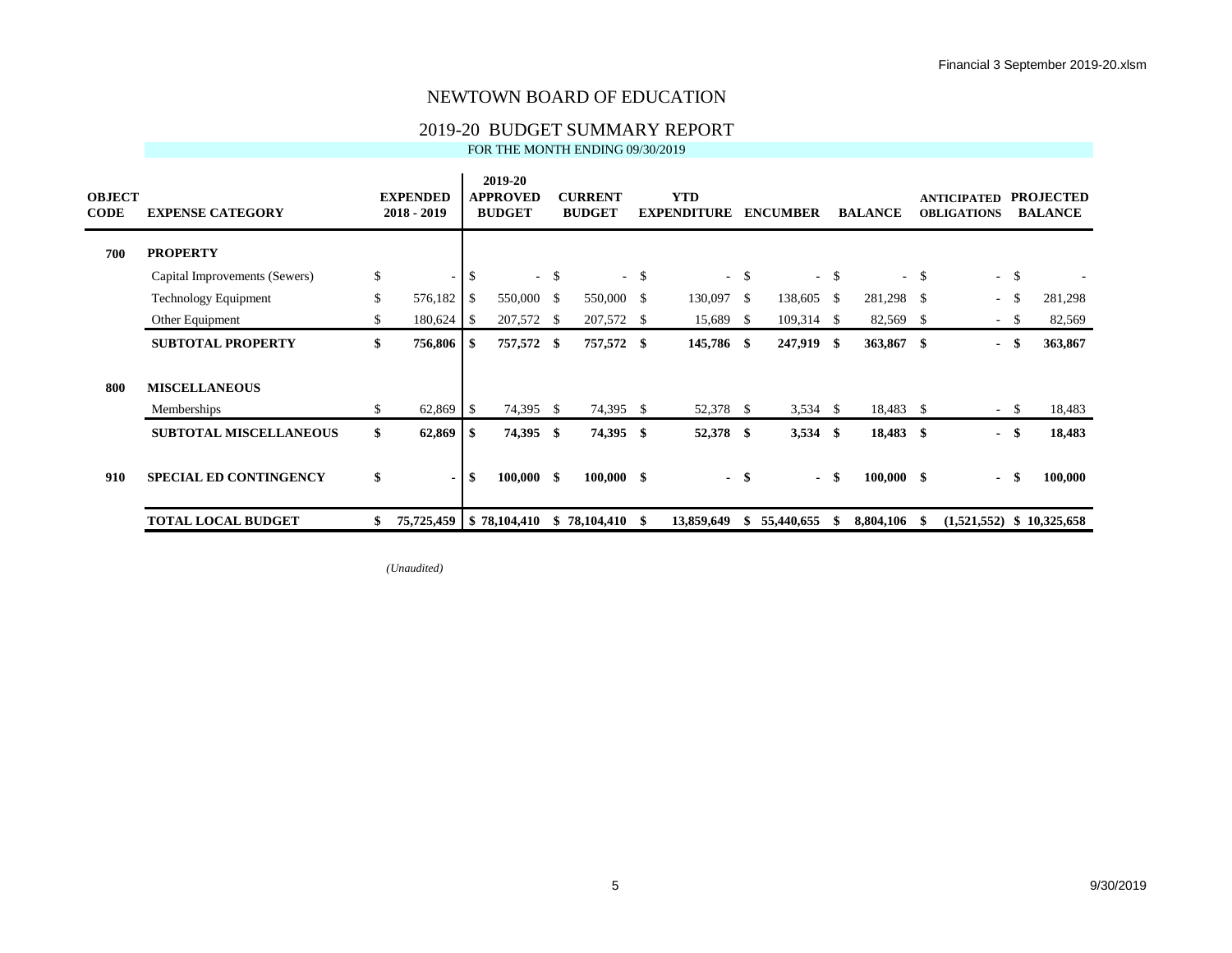#### 2019-20 BUDGET SUMMARY REPORT

|               |                         |                 | 2019-20          |                |                             |                |                       |         |
|---------------|-------------------------|-----------------|------------------|----------------|-----------------------------|----------------|-----------------------|---------|
| <b>OBJECT</b> |                         | <b>EXPENDED</b> | <b>LAPPROVED</b> | <b>CURRENT</b> | YTD                         |                | ANTICIPATED PROJECTED |         |
| <b>CODE</b>   | <b>EXPENSE CATEGORY</b> | $2018 - 2019$   | <b>BUDGET</b>    | <b>BUDGET</b>  | <b>EXPENDITURE ENCUMBER</b> | <b>BALANCE</b> | <b>OBLIGATIONS</b>    | BALANCE |
|               |                         |                 |                  |                |                             |                |                       |         |

| <b>BOARD OF EDUCATION FEES &amp; CHARGES - SERVICES</b> | 2019-20<br><b>APPROVED</b><br><b>BUDGET</b> | <b>RECEIVED</b> | <b>BALANCE</b> | $\frac{6}{9}$<br><b>RECEIVED</b> |
|---------------------------------------------------------|---------------------------------------------|-----------------|----------------|----------------------------------|
| LOCAL TUITION                                           | \$38,950                                    | \$2,450         | \$36,500       | 6.29%                            |
| HIGH SCHOOL FEES FOR PARKING PERMITS                    | \$20,000                                    | \$0             | \$20,000       | 0.00%                            |
| <b>MISCELLANEOUS FEES</b>                               | \$5,000                                     | \$801           | \$4,199        | 16.02%                           |
| TOTAL SCHOOL GENERATED FEES                             | \$63,950                                    | \$3,251         | \$60,699       | 5.08%                            |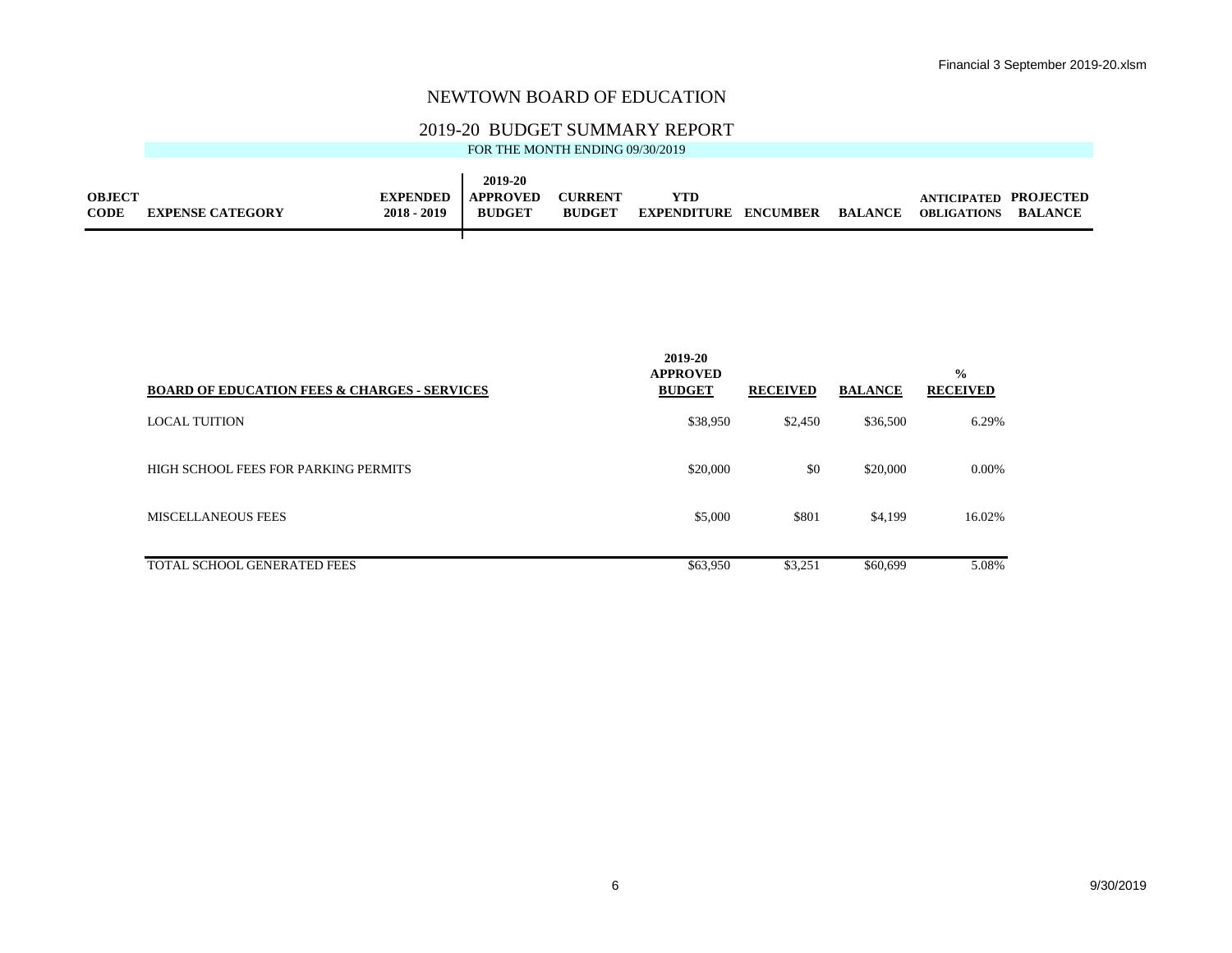#### BUDGET SUMMARY REPORT

"FOR THE MONTH ENDING - SEPTEMBER 30, 2019"

#### **OFFSETTING REVENUE INCLUDED IN ANTICIPATED OBLIGATIONS**

|            | <b>OBJECT EXPENSE CATEGORY</b>                        |                         | <b>BUDGETED</b>              |                |               | <b>CURRENT BUDGET</b> | <b>1st ESTIMATE</b> |                                | <b>STATE ESTIMATE -</b> | <b>Feb RECEIVED</b>             |        | <b>May ESTIMATED</b> |
|------------|-------------------------------------------------------|-------------------------|------------------------------|----------------|---------------|-----------------------|---------------------|--------------------------------|-------------------------|---------------------------------|--------|----------------------|
| 100        | <b>SALARIES</b>                                       |                         | $(54, 463)$ \$               |                | \$            | $(54, 463)$ \$        | $\sim$              | \$                             |                         | \$                              |        | \$                   |
| 200        | <b>EMPLOYEE BENEFITS</b>                              |                         | $\mathbf{\$}$                |                | -\$           | \$                    |                     | $\mathcal{S}$                  |                         |                                 |        | $\mathcal{S}$        |
| 300        | PROFESSIONAL SERVICES                                 |                         | \$                           |                |               | \$                    |                     | $\mathcal{S}$                  |                         |                                 |        | \$                   |
| 400        | PURCHASED PROPERTY SERV.                              | \$                      | -\$                          |                |               | \$.                   |                     | $\mathcal{S}$                  |                         |                                 |        | \$                   |
| 500        | <b>OTHER PURCHASED SERVICES</b>                       | \$                      | $(1,467,089)$ \$             |                | -\$           | $(1,467,089)$ \$      |                     | <sup>\$</sup>                  |                         |                                 |        | \$                   |
| 600        | <b>SUPPLIES</b>                                       |                         | $\mathbf{\$}$                |                |               | <sup>\$</sup>         |                     | <sup>\$</sup>                  |                         |                                 |        | \$                   |
| 700        | <b>PROPERTY</b>                                       |                         | \$                           |                | S.            | \$                    |                     | <sup>\$</sup>                  |                         |                                 |        | \$                   |
| 800        | <b>MISCELLANEOUS</b>                                  |                         |                              |                | $\mathcal{S}$ | $\mathbf{s}$          |                     | $\mathcal{S}$                  |                         | $\mathcal{S}$                   |        | -\$                  |
|            |                                                       |                         |                              |                |               |                       |                     |                                |                         |                                 |        |                      |
|            | TOTAL GENERAL FUND BUDGET                             |                         | $$(1,521,552)$ \$            |                | $\mathbb{S}$  | $(1,521,552)$ \$      | $\sim$              | \$                             |                         | \$                              | $-$ \$ |                      |
|            |                                                       |                         |                              |                |               |                       |                     |                                |                         |                                 |        |                      |
| 100        | <b>SALARIES</b>                                       |                         |                              |                |               |                       |                     |                                |                         |                                 |        |                      |
|            | <b>Administrative Salaries</b>                        |                         |                              |                | <sup>\$</sup> |                       |                     | <sup>\$</sup>                  |                         |                                 |        |                      |
|            | Teachers & Specialists Salaries                       |                         |                              |                |               |                       |                     | $\mathbf{\hat{S}}$             |                         |                                 |        |                      |
|            | Early Retirement                                      |                         |                              |                |               |                       |                     |                                |                         |                                 |        |                      |
|            | Continuing Ed./Summer School                          |                         |                              |                |               |                       |                     |                                |                         |                                 |        |                      |
|            | Homebound & Tutors Salaries                           |                         |                              |                |               |                       |                     | -S                             |                         |                                 |        |                      |
|            | <b>Certified Substitutes</b>                          |                         |                              |                |               |                       |                     |                                |                         |                                 |        |                      |
|            | Coaching/Activities                                   |                         |                              |                |               |                       |                     | <sup>\$</sup>                  |                         |                                 |        |                      |
|            | Staff & Program Development                           |                         |                              |                | <sup>\$</sup> |                       |                     | <sup>\$</sup>                  |                         |                                 |        |                      |
|            | <b>CERTIFIED SALARIES</b>                             | $\overline{\mathbb{S}}$ | $\mathbf{\hat{S}}$<br>$\sim$ |                | $\mathcal{S}$ | -\$<br>$\sim$         |                     | $\overline{\mathcal{S}}$       |                         | <b>S</b>                        | $\sim$ | - \$                 |
|            | Supervisors/Technology Salaries                       |                         |                              |                | \$            |                       |                     | <sup>\$</sup>                  |                         |                                 |        |                      |
|            | Clerical & Secretarial salaries                       |                         |                              |                | \$            |                       |                     | $\mathbf{\hat{S}}$             |                         |                                 |        |                      |
|            | <b>Educational Assistants</b>                         |                         | (5,386)                      |                | <sup>\$</sup> | (5,386)               |                     |                                |                         |                                 |        | \$                   |
|            | Nurses & Medical advisors                             |                         |                              |                |               |                       |                     | -S                             |                         |                                 |        |                      |
|            | Custodial & Maint Salaries                            |                         |                              |                |               |                       |                     | <sup>\$</sup>                  |                         |                                 |        |                      |
|            | Non Certified Salary Adjustment                       |                         |                              |                |               |                       |                     | <sup>\$</sup>                  |                         |                                 |        |                      |
|            | Career/Job salaries                                   |                         |                              |                |               |                       |                     | <sup>\$</sup>                  |                         |                                 |        |                      |
|            | <b>Special Education Svcs Salaries</b>                |                         | (49,077)                     |                |               | (49,077)              |                     |                                |                         |                                 |        | \$                   |
|            | Attendance & Security Salaries                        |                         |                              |                |               |                       |                     |                                |                         |                                 |        |                      |
|            | Extra Work - Non-Cert                                 |                         |                              |                |               |                       |                     |                                |                         |                                 |        |                      |
|            | Custodial & Maint. Overtime                           |                         |                              |                | \$            |                       |                     | <sup>\$</sup><br><sup>\$</sup> |                         |                                 |        |                      |
|            | Civic activities/Park & Rec<br>NON-CERTIFIED SALARIES | $\mathbf{\hat{S}}$      | $(54, 463)$ \$               |                | $\mathbb{S}$  | $(54, 463)$ \$        |                     | $\mathbf S$                    |                         | $\mathcal{S}$                   | $-$ \$ |                      |
|            |                                                       |                         |                              |                |               |                       |                     |                                |                         |                                 |        |                      |
|            | <b>SUBTOTAL SALARIES</b>                              | \$                      | $(54, 463)$ \$               |                | $\mathbf{s}$  | $(54, 463)$ \$        |                     | $\mathbf{s}$                   |                         | $\boldsymbol{\hat{\mathbf{s}}}$ | $-$ \$ |                      |
|            |                                                       |                         |                              |                |               |                       |                     |                                |                         |                                 |        |                      |
| <b>200</b> | <b>EMPLOYEE BENEFITS</b>                              |                         |                              |                |               |                       |                     |                                |                         |                                 |        |                      |
|            | <b>SUBTOTAL EMPLOYEE BENEFITS \$</b>                  |                         | - \$                         | $\blacksquare$ | -\$           | -\$<br>$\sim$         |                     | - \$                           |                         | $\vert$ \$                      | - \$   |                      |

 $\blacksquare$